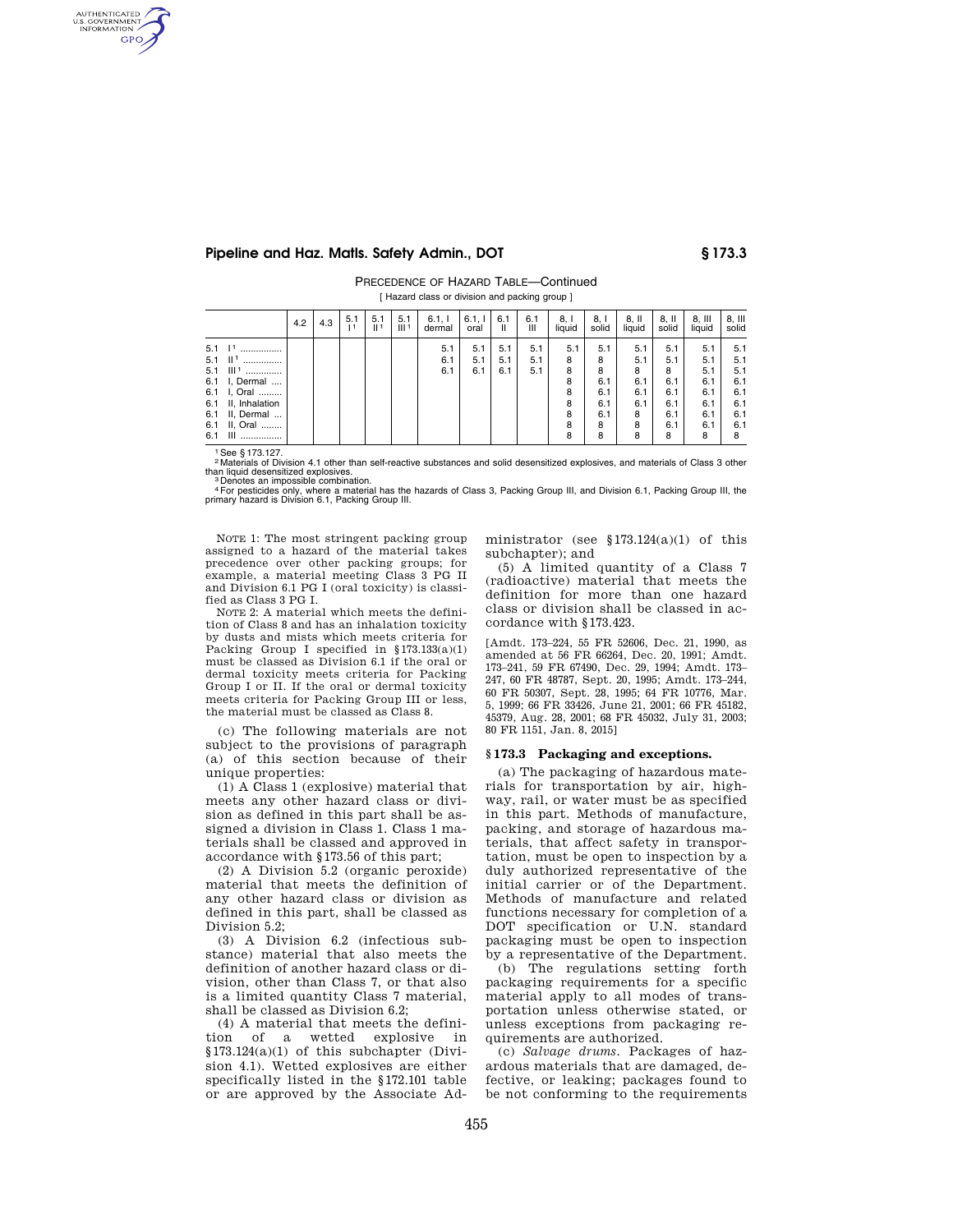of this subchapter after having been placed in transportation; and, hazardous materials that have spilled or leaked may be placed in a metal or plastic removable head salvage drum that is compatible with the lading and shipped for repackaging or disposal under the following conditions:

(1) Except as provided in paragraph (c)(7) of this section, the drum must be a UN 1A2, 1B2, 1N2 or 1H2 tested and marked for Packing Group III or higher performance standards for liquids or solids and a leakproofness test of 20 kPa (3 psig). Alternatively, a drum manufactured and marked prior to October 1, 1993 as a salvage drum, in accordance with the provisions of this section in effect on September 30, 1991, is authorized. Capacity of the drum may not exceed 450 L (119 gallons).

(2) Each drum shall be provided when necessary with sufficient cushioning and absorption material to prevent excessive shifting of the damaged package and to eliminate the presence of any free liquid at the time the salvage drum is closed. All cushioning and absorbent material used in the drum must be compatible with the hazardous material.

(3) Each salvage packaging must be marked with the proper shipping name of the hazardous material inside the packaging and the name and address of the consignee. In addition, the packaging must be marked ''SALVAGE''. The lettering of the marking must be at least 12 mm (0.5 inches) high.

(i) *Transitional exception.* A marking in conformance with the requirements of this paragraph in effect on December 31, 2014, may continue to be used until December 31, 2016.

(ii) For domestic transportation, a packaging marked prior to January 1, 2017 and in conformance with the requirements of this paragraph in effect on December 31, 2014, may continue in service until the end of its useful life.

(4) Each drum shall be labeled as prescribed for the respective material.

(5) The shipper shall prepare shipping papers in accordance with subpart C of part 172 of this subchapter.

(6) The overpack requirements of §173.25 do not apply to drums used in accordance with this paragraph.

**§ 173.3 49 CFR Ch. I (10–1–15 Edition)** 

(7) A salvage packaging marked ''T'' in accordance with applicable provisions in the UN Recommendations may be used.

(d) *Salvage cylinders.* Cylinders of hazardous materials that are damaged or leaking may be overpacked in a non-DOT specification full opening hinged head or fully removable head steel salvage cylinder under the following conditions:

(1) Only a cylinder containing a Division 2.1, 2.2, 2.3, 3, 6.1, or a Class 8 material may be overpacked in a salvage cylinder. A cylinder containing acetylene may not be overpacked in a salvage cylinder.

(2) Each salvage cylinder—

(i) Must be designed, constructed and marked in accordance with Section VIII, Division I of the ASME Code (IBR, *see* §171.7 of this subchapter) with a minimum design margin of 4 to 1. Salvage cylinders may not be equipped with a pressure relief device. Damaged cylinders must be securely positioned in the salvage cylinder to prevent excessive movement. The overpack requirements of §173.25 of this part do not apply to salvage cylinders used in accordance with this section.

(ii) Must have a maximum water capacity of 450 L (119 gallons).

(iii) Except for liquefied nitrous oxide and carbon dioxide, contents of the damaged or leaking cylinder must be limited in pressure and volume so that if totally discharged into the salvage cylinder, the pressure in the salvage cylinder will not exceed 5⁄4 of the MAWP at 55 °C (131 °F).

(iv) Must have gaskets, valves and fittings that are compatible with the hazardous materials contained within.

(3) Each salvage cylinder must be plainly and durably marked. Unless otherwise specified, the markings below must be in the same area on any portion of the upper end:

(i) The proper shipping name of the hazardous material contained inside the packaging;

(ii) The name and address of the consignee or consignor;

(iii) The name and address or registered symbol of the manufacturer; and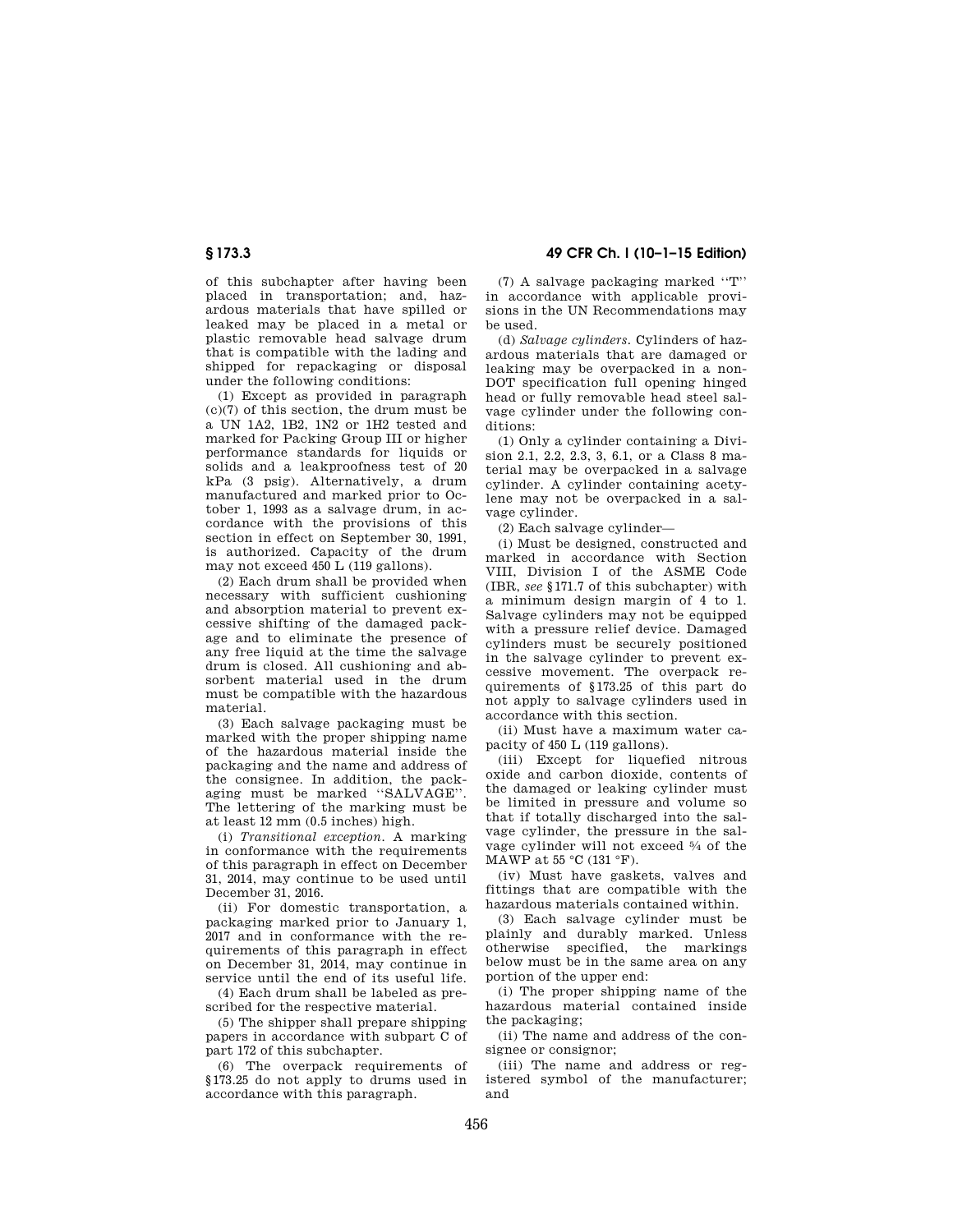## **Pipeline and Haz. Matls. Safety Admin., DOT § 173.3**

(iv) The word ''SALVAGE'' in letters at least 12 mm (0.5 inches) high on opposite sides near the middle of the cylinder; stamping on the sidewall is not authorized.

(A) *Transitional exception.* A marking in conformance with the requirements of this paragraph in effect on December 31, 2014, may continue to be used until December 31, 2016.

(B) For domestic transportation, a packaging marked prior to January 1, 2017 and in conformance with the requirements of this paragraph in effect on December 31, 2014, may continue in service until the end of its useful life.

(4) Each salvage cylinder must be labeled for the hazardous material contained inside the packaging.

(5) The shipper must prepare shipping papers in accordance with subpart C of part 172 of this subchapter.

(6) Transportation is authorized by motor vehicle and cargo vessel only.

(7) Each salvage cylinder must be cleaned and purged after each use.

(8) In addition to the training requirements of §§172.700 through 172.704 of this subchapter, a person who loads, unloads or transports a salvage cylinder must be trained in handling, loading and unloading the salvage cylinder.

(9) Cylinder Requalification: At least once every five years, each cylinder must be visually inspected (internally and externally) in accordance with CGA Pamphlet C–6 (IBR, *see* §171.7 of this subchapter) and pressure tested. A minimum test pressure of at least 11⁄2 times MAWP must be maintained for at least 30 seconds. The cylinder must be examined under test pressure and removed from service if a leak or a defect is found.

(i) The retest and inspection must be performed by a person familiar with salvage cylinders and trained and experienced in the use of the inspection and testing equipment.

(ii) Each salvage cylinder that is successfully requalified must be durably and legibly marked with the word ''Tested'' followed by the requalification date (month/year), *e.g.*, ''Tested 9/ 04.'' The marking must be in letters and numbers at least 12 mm (0.5 inches) high. The requalification marking may be placed on any portion of the upper end of the cylinder near the marking required in  $(d)(3)$  of this section or on a metal plate permanently secured to the cylinder. Stamping on the cylinder sidewall is not authorized.

(10) Record retention: The owner of each salvage cylinder or his authorized agent shall retain a record of the most recent visual inspection and pressure test until the salvage cylinder is requalified. The records must be made available to a DOT representative upon request.

(e) *Emergency transportation of DOT 3A480 or 3AA480 cylinders and DOT 106A500 multi-unit tank car tanks.* (1) A DOT 3A480 or DOT 3AA480 cylinder containing chlorine or sulphur dioxide that has developed a leak in a valve or fusible plug may be repaired temporarily by trained personnel using a Chlorine Institute Kit ''A'' (IBR, *see*  §171.7 of this subchapter). The repaired cylinder is authorized to be transported by private or contract carrier one time, one way, from the point of discovery to a proper facility for discharge and examination.

(2) A DOT 106A500 multi-unit tank car tank containing chlorine or sulphur dioxide that has developed a leak in the valve or fusible plug may be temporarily repaired by trained personnel using a Chlorine Institute Kit ''B'' (IBR, *see* §171.7 of this subchapter). The repaired tank is authorized to be transported by private or contract carrier one time, one way, from the point of discovery to a proper facility for discharge and examination.

(3) Training for personnel making the repairs in paragraphs  $(d)(1)$  and  $(d)(2)$  of this section must include:

(i) Proper use of the devices and tools in the applicable kits;

(ii) Use of respiratory equipment and all other safety equipment; and

(iii) Knowledge of the properties of chlorine and sulphur dioxide.

(4) Packagings repaired with ''A'' or "B" kits must be properly blocked and braced to ensure the packagings are secured in the transport vehicle.

(f) *Large salvage packagings.* Except for transportation by air, packages of hazardous materials that are damaged, defective, or leaking; packages found to be not conforming to the requirements of this subchapter after having